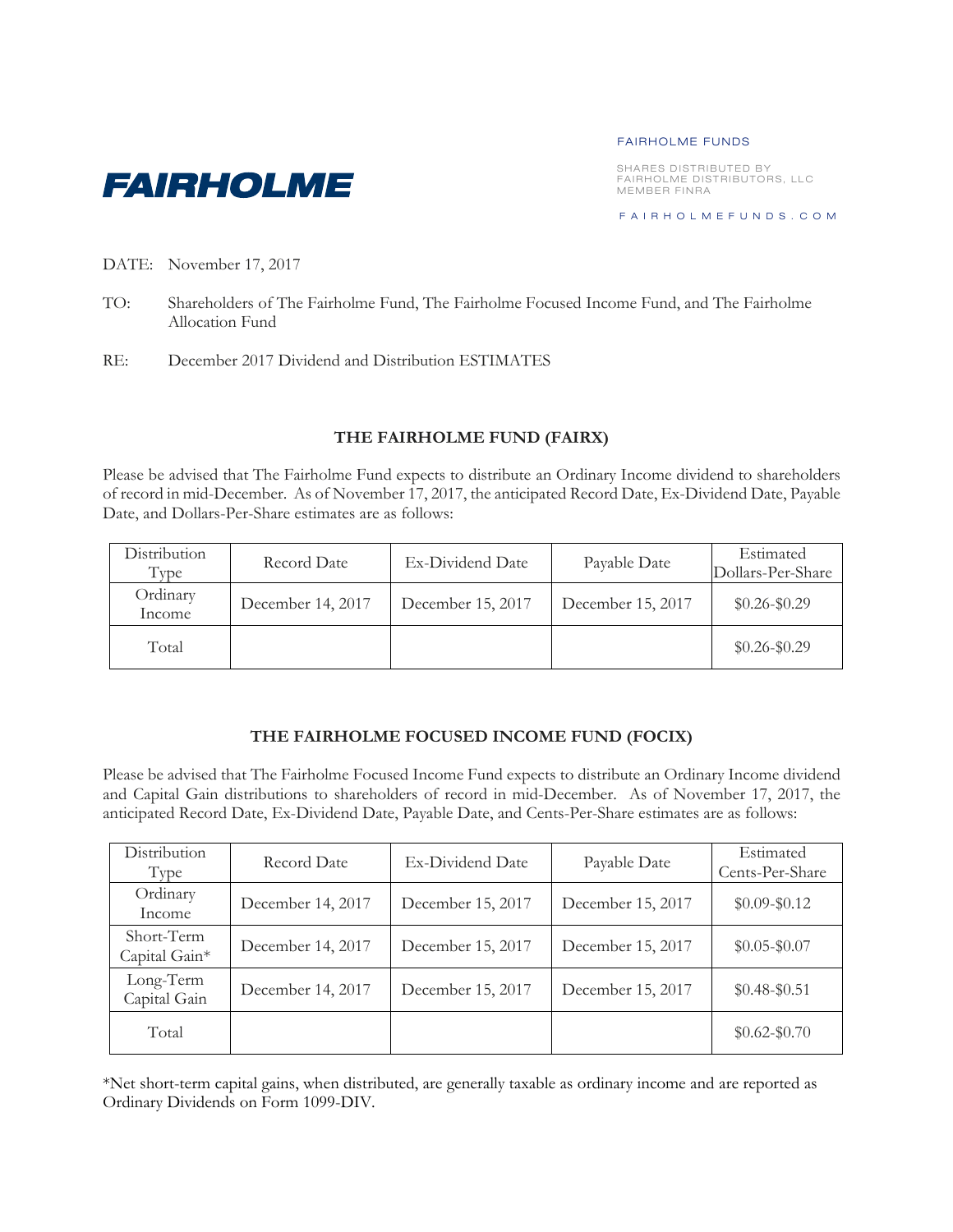## **THE FAIRHOLME ALLOCATION FUND (FAAFX)**

Please be advised that The Fairholme Allocation Fund expects to distribute an Ordinary Income dividend to shareholders of record in mid-December. As of November 17, 2017, the anticipated Record Date, Ex-Dividend Date, Payable Date, and Dollars-Per-Share estimates are as follows:

| Distribution<br>Type | Record Date       | Ex-Dividend Date  | Payable Date      | Estimated<br>Dollars-Per-Share |
|----------------------|-------------------|-------------------|-------------------|--------------------------------|
| Ordinary<br>Income   | December 14, 2017 | December 15, 2017 | December 15, 2017 | $$0.09 - $0.12$                |
| Total                |                   |                   |                   | $$0.09 - $0.12$                |

**The Funds' stated dividend and distribution amounts are ESTIMATES as of November 17, 2017, and are subject to significant change.** *Actual amounts paid may differ from estimates due to further changes in income, dividends, realized short- and long-term gains and losses, shareholder Fund purchases and redemptions, and any applicable tax adjustments incurred before the Funds' Ex-Dividend Date. The Funds' closing net asset values for December 15, 2017, will be reduced by the amount of the final per share ordinary income dividends and capital gain distributions. Estimates should not be relied upon for tax planning purposes. Please consult your tax advisor. Actual paid amounts will be posted to [www.fairholmefunds.com](http://www.fairholmefunds.com/) and stated on applicable U.S. IRS Form 1099-DIV and U.S. IRS Form 1042-S. Fairholme Funds, Inc. has no obligation to provide further estimates.*

## **Investing in the Funds involves risks including loss of principal. The Funds' investment objectives, risks, charges, and expenses should be considered carefully before investing. Th[e prospectus](http://www.fairholmefunds.com/prospectus/) contains this and other important information about the Funds, and it may be obtained by calling Shareholder Services at (866) 202-2263 or visiting our website [www.fairholmefunds.com.](http://www.fairholmefunds.com/) Read it carefully before investing.**

The Fairholme Fund is non-diversified, which means that The Fairholme Fund invests in a smaller number of securities when compared to more diversified funds. Therefore, The Fairholme Fund is exposed to greater individual stock volatility than a diversified fund. The Fairholme Fund also invests in foreign securities which involve greater volatility and political, economic and currency risks and differences in accounting methods. The Fairholme Fund may also invest in "special situations" to achieve its objectives. These strategies may involve greater risks than other fund strategies.

The Fairholme Focused Income Fund (the "Income Fund") is a non-diversified mutual fund, which means that the Income Fund invests in a smaller number of securities when compared to more diversified funds. This strategy exposes the Income Fund and its shareholders to greater risk of loss from adverse developments affecting portfolio companies. The Income Fund's investments are also subject to interest rate risk, which is the risk that the value of a security will decline because of a change in general interest rates. Investments subject to interest rate risk will usually decrease in value when interest rates rise and rise in value when interest rates decline. Also, securities with long maturities typically experience a more pronounced change in value when interest rates change. Debt securities are subject to credit risk (potential default by the issuer). The Income Fund may invest without limit in lower-rated securities. Compared to higher-rated fixed income securities, lower-rated debt may entail greater risk of default and market volatility.

The Fairholme Allocation Fund (the "Allocation Fund") is a non-diversified mutual fund, which means that the Allocation Fund can invest in a smaller number of securities when compared to more diversified funds. The Allocation Fund may invest in lower-rated securities, which may have greater market risk. This strategy exposes The Allocation Fund and its shareholders to greater risk of loss from adverse developments affecting portfolio